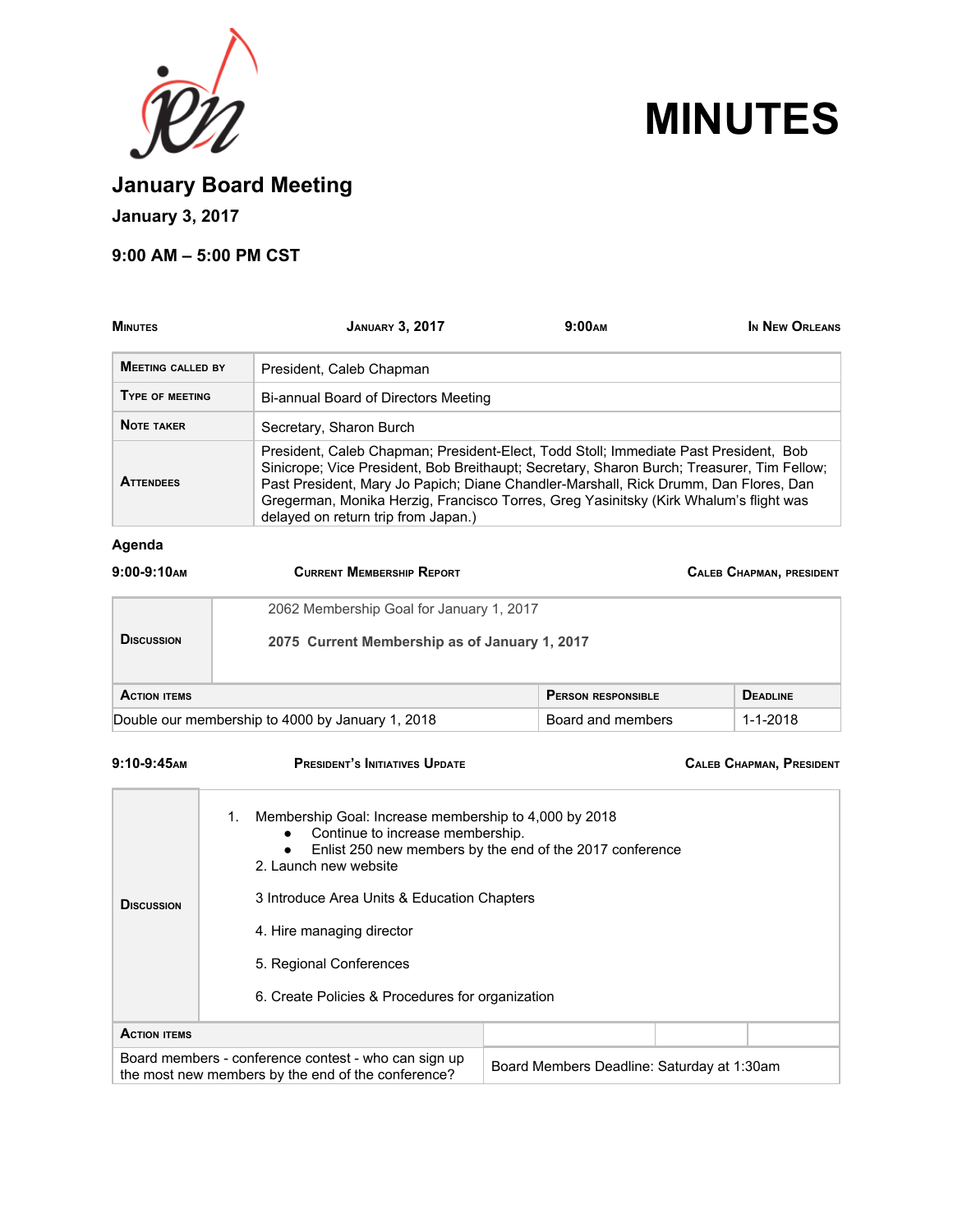| 10:10-10:30 <sub>AM</sub> | <b>STRATEGIC PI AN SPECIAL COMMITTEE REPORT</b>                                                                                                                                                                                                                       |                             | <b>BOB SINICROPE, CHAIR</b> |
|---------------------------|-----------------------------------------------------------------------------------------------------------------------------------------------------------------------------------------------------------------------------------------------------------------------|-----------------------------|-----------------------------|
| <b>DISCUSSION</b>         | Bob Sinicrope, Strategic Plan Special Committee Chair, shared the proposed changes from the<br>2013-2016 Strategic Plan to the 2017-2020 Strategic Plan.<br>See JENI link for details:<br>2013-2016 Strategic Plan with proposed changes for 2017-2020 Strategic Plan |                             |                             |
|                           |                                                                                                                                                                                                                                                                       |                             |                             |
|                           |                                                                                                                                                                                                                                                                       |                             |                             |
| <b>CONCLUSIONS</b>        |                                                                                                                                                                                                                                                                       |                             |                             |
|                           |                                                                                                                                                                                                                                                                       |                             |                             |
|                           |                                                                                                                                                                                                                                                                       |                             |                             |
| <b>ACTION ITEMS</b>       |                                                                                                                                                                                                                                                                       | <b>PERSON RESPONSIBLE</b>   | <b>DEADLINE</b>             |
|                           | Breakout sessions at lunch to discuss.                                                                                                                                                                                                                                | Assigned Board of Directors |                             |
|                           |                                                                                                                                                                                                                                                                       |                             |                             |

| 10:30 АМ-11:00 АМ  | <b>STRATEGIC PLAN BREAKOUT SESSIONS</b>                                                                                                                                                                                                                                                                                                                                                                                                                                                                                                                                                                                                       | <b>BOARD MEMBERS, CHAIR</b> |
|--------------------|-----------------------------------------------------------------------------------------------------------------------------------------------------------------------------------------------------------------------------------------------------------------------------------------------------------------------------------------------------------------------------------------------------------------------------------------------------------------------------------------------------------------------------------------------------------------------------------------------------------------------------------------------|-----------------------------|
| <b>D</b> ISCUSSION | Objective 1 - Regional, Area, Units<br>$\bullet$<br>Formulate a Diversity Statement for JEN<br>٠<br>JEN's position and statement on Jazz and what is jazz                                                                                                                                                                                                                                                                                                                                                                                                                                                                                     |                             |
| <b>CONCLUSIONS</b> | Agreed that Regional chapters are needed. We will move forward with implementation.<br>Regional chapters will be underneath the Education Committee governance<br>O<br>structure.<br>Diversity statement was created and proposed for adoption.<br>Question about diversity included in the selection process.<br>$\circ$<br>Suggestion to have a selection committee of diverse background.<br>$\circ$<br>Suggestion to add diversity checkpoints in the selection point.<br>$\circ$<br>Important to be a diverse<br>O<br>Diversity statement addressed and encompassed JEN's statement on jazz.<br>Thank you to Bob Sinicrope for his work. |                             |
|                    | Mary Jo Papich moved to accept the 2017-2020 Strategic Plan as Proposed.<br>Caleb Chapman seconded the motion.                                                                                                                                                                                                                                                                                                                                                                                                                                                                                                                                |                             |

The motion passed.

| 11:00 AM-11:15 AM | <b>WOMEN IN JAZZ</b>                                                                                                                                                                          | <b>NATALIE BOEYINK, CHAIR</b> |
|-------------------|-----------------------------------------------------------------------------------------------------------------------------------------------------------------------------------------------|-------------------------------|
|                   | The Women in Jazz Committee key initiatives for 2017 are:                                                                                                                                     |                               |
|                   | 1) Increase female instrumentalist participation in JEN.<br>2) Support the development of female jazz instrumentalists.<br>3) Share positive messages about being an instrumental jazz woman. |                               |
|                   | 2017 January Women in Jazz Report                                                                                                                                                             |                               |
|                   | 2017 WIJ committee meeting dates:                                                                                                                                                             |                               |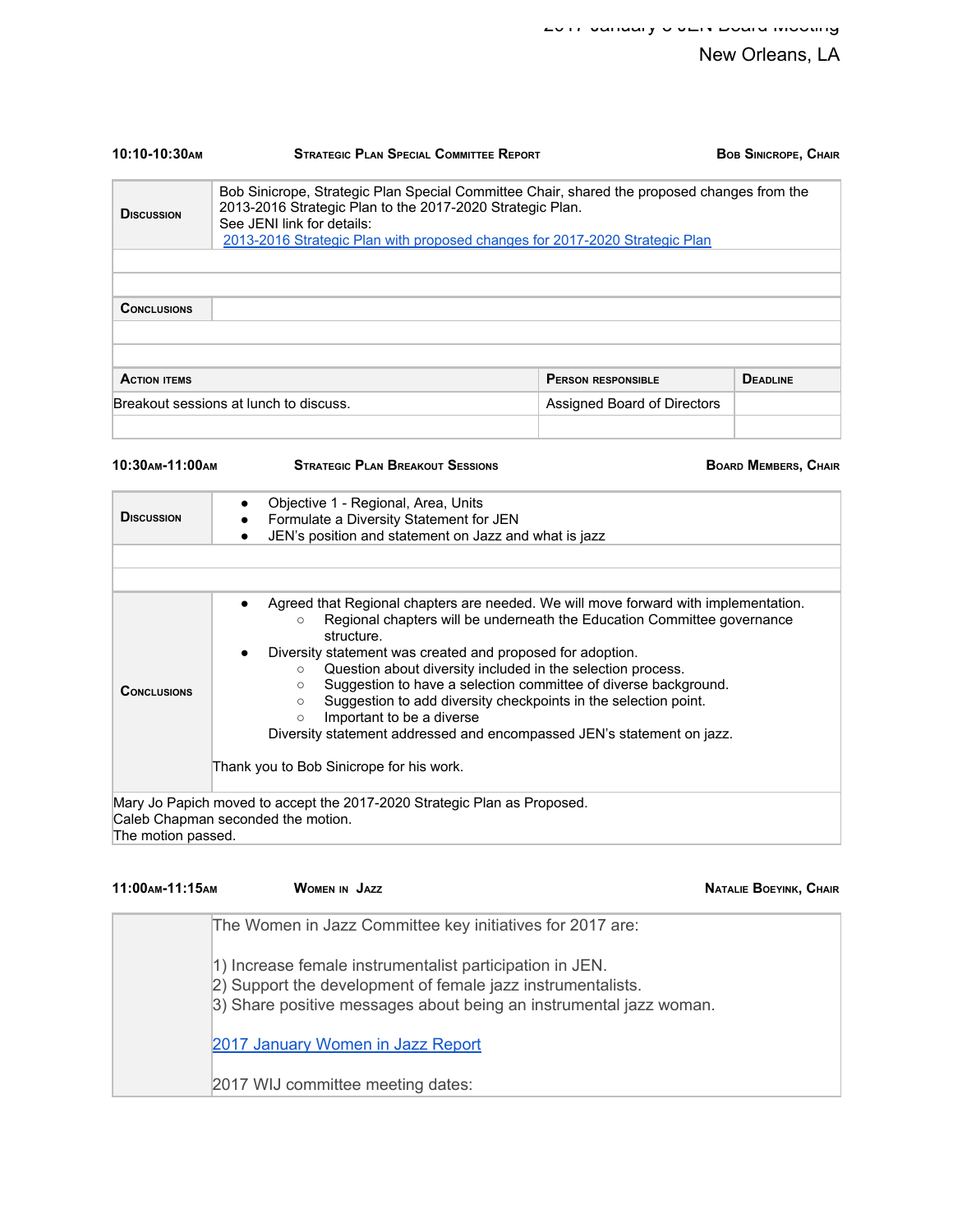| January 7 $@$ noon (during conference)<br>April 23 - TBA teleconference<br>July 9 - TBA teleconference<br>October 23 - TBA teleconference |
|-------------------------------------------------------------------------------------------------------------------------------------------|
| Todd Stoll made a motion to accept the report.                                                                                            |
| Tim Fellow seconded the motion.                                                                                                           |
| Motion passed.                                                                                                                            |

| 11:15 АМ-11:30 АМ | <b>JENI UPDATES &amp; INFORMATION</b>                                                                                                                                                                                                                                                                                 | <b>SHARON BURCH, SECRETARY</b> |
|-------------------|-----------------------------------------------------------------------------------------------------------------------------------------------------------------------------------------------------------------------------------------------------------------------------------------------------------------------|--------------------------------|
|                   | Profile updates including correct email and phone<br>Page access & notifications update.<br><b>COMMITTEE ROSTER UPDATES:</b><br>https://docs.google.com/spreadsheets/d/1Sm8rCEmX6hlKb5_A9SgfSy3MtFBCCv87d34dQ<br>z7N6bk/edit#gid=0<br>Governance Structure Updates: https://jazzednet.papyrs.com/Governance-Structure |                                |

| <b>PERSONNEL COMMITTEE REPORT</b><br>11:30 м-12:00 рм |                                                                                                            | <b>RICK DRUMM, CHAIR</b>  |                 |
|-------------------------------------------------------|------------------------------------------------------------------------------------------------------------|---------------------------|-----------------|
| <b>D</b> ISCUSSION                                    | Position - Conference Coordinator - Lou Fischer<br>Compensation: Salary increase from \$31,000 to \$36,000 |                           |                 |
| Motion passed.                                        | Motion by Rick Drumm to accept the Personnel Committee Report<br>Seconded by Mary Jo Papich                |                           |                 |
| <b>CONCLUSIONS</b>                                    |                                                                                                            |                           |                 |
|                                                       |                                                                                                            |                           |                 |
| <b>ACTION ITEMS</b>                                   |                                                                                                            | <b>PERSON RESPONSIBLE</b> | <b>DEADLINE</b> |
|                                                       | Increase the conference coordinator salary                                                                 | Tim Fellow                | Immediately     |

**12:00--2:00PM LUNCH MEETINGS**

| <b>LUNCH MEETINGS</b>            | <b>PERSON RESPONSIBLE</b> | <b>PLACE</b> |
|----------------------------------|---------------------------|--------------|
| Nominating Committee             | <b>Todd Stoll</b>         |              |
| JEN Peer-reviewed online journal | Monika Herzig             |              |
|                                  |                           |              |

### **2:00PM-2:30PM MARKETING COMMITTEE REPORT STEVE NIGOHOSIAN, MARKETING,**

| <b>DISCUSSION</b> | <b>JEN Marketing Committee Report</b> |  |  |
|-------------------|---------------------------------------|--|--|
|-------------------|---------------------------------------|--|--|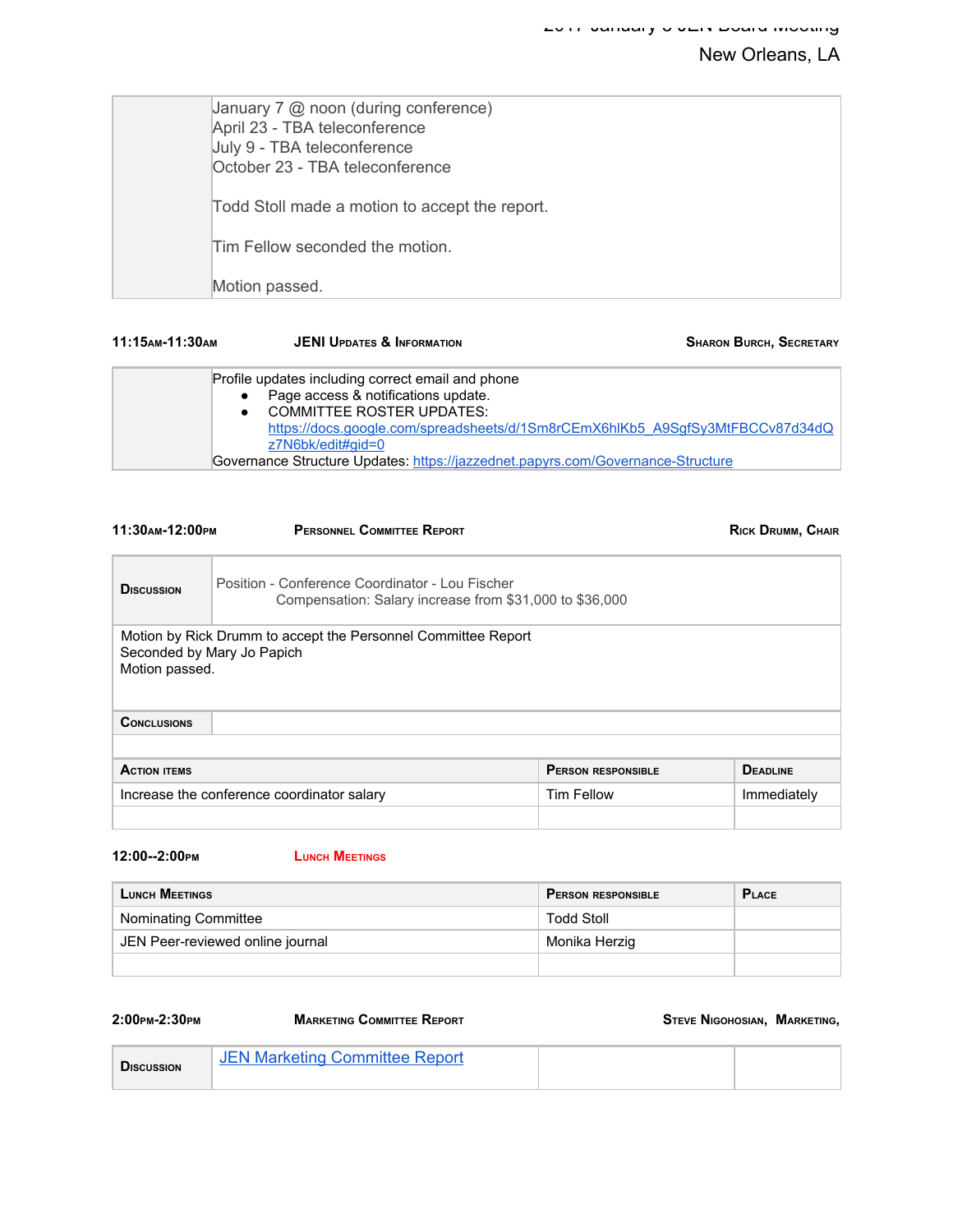| Support                                                                        | Key Initiative #1 Provide Marketing Support<br>for the JEN Conference<br>Key Initiative #2 Provide Marketing Support<br>for JEN Websites<br>Key Initiative #3 Provide Social Media |  |
|--------------------------------------------------------------------------------|------------------------------------------------------------------------------------------------------------------------------------------------------------------------------------|--|
| Sharon Burch made a motion to purchase a Cision Pr Marketing App subscription. |                                                                                                                                                                                    |  |
| Rick Drumm seconded the motion.                                                |                                                                                                                                                                                    |  |

The motion passed.

| $2:30-2:45$ PM     | <b>NOMINATING COMMITTEE</b><br><b>TODD STOLL, CHAIR</b>                                                                                                                                                                       |  |
|--------------------|-------------------------------------------------------------------------------------------------------------------------------------------------------------------------------------------------------------------------------|--|
| <b>DISCUSSION</b>  | Add Kirk Whalum to the nominating committee.<br>$\bullet$<br>Proposal:<br>$\bullet$<br>Add two positions to the board with JEN needs and diversity in mind.<br>$\circ$<br>Nominees need willingness to be officers<br>$\circ$ |  |
| <b>CONCLUSIONS</b> | Dan Gregerman made a motion, as a recommendation of the nominating committee, to increase the<br>board to 17 members beginning July 1, 2017.<br>Rick Drumm seconded the motion.<br>The motion passed.                         |  |

| $2:45-3:00$ PM     | <b>WEBSITE DEVELOPMENT COMMITTEE REPORT</b>                                                                                                                                                                                                                                                                                                                                                                                                                                                                                                                                                                                                                                                                                                                                                                                                                                                                                                                                                                                                                                                                                                                                                                                           | TIM FELLOW, CHAIR |
|--------------------|---------------------------------------------------------------------------------------------------------------------------------------------------------------------------------------------------------------------------------------------------------------------------------------------------------------------------------------------------------------------------------------------------------------------------------------------------------------------------------------------------------------------------------------------------------------------------------------------------------------------------------------------------------------------------------------------------------------------------------------------------------------------------------------------------------------------------------------------------------------------------------------------------------------------------------------------------------------------------------------------------------------------------------------------------------------------------------------------------------------------------------------------------------------------------------------------------------------------------------------|-------------------|
| <b>D</b> ISCUSSION | Michael Shirtz available for details and Q & A.<br>Key Initiative #1: Oversee the implementation of the redesigned website<br>• COMPLETED action steps:<br>• November 2016: Review and approve home page design; Identified imagery & website language;<br>Edit of phase 2; Identified missing public pages; Edit of phase $3 \cdot$<br>December 2016: Review and edit of phase 4; Building JJF page; Font size adjustments; Restructured<br>site map; Review and approve secondary page designs<br>• NEXT action steps:<br>• Current: Collecting dynamic images (JEN 2017 Conference);<br>Committee chair discussion for page needs;<br>EKR bid review for scope issues<br>• March-April 2017: Soft launch and beta test<br>• May 2017: Launch site<br>2 Key Initiative #2 Research, select and implement ancillary platforms and systems to support the<br>desired functionality of the website and other online JEN activities<br>· NEXT action steps:<br>$\cdot$ Q1 2017: Manage CRM data import and begin platform testing<br>lo eCommerce integration<br>o QuickBooks integration<br>lo Online forms<br>o Email marketing testing<br>o Fundraising campaign and donor management testing •<br>Q1 2017: Member pages development |                   |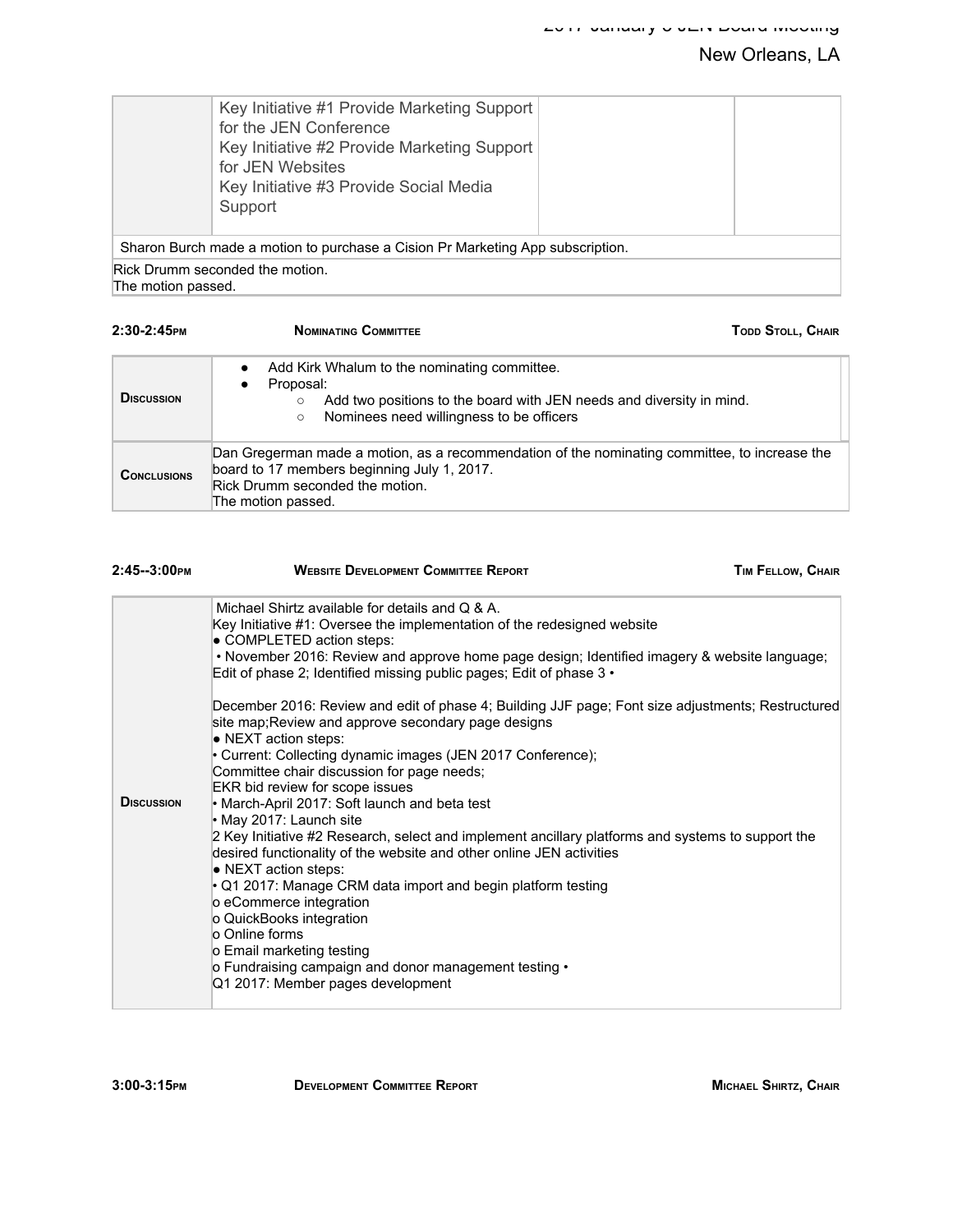| <b>DISCUSSION</b>                                                                                                                                                        | Key Initiative #1: Establish Foundation and Corporate Funding<br>Key Initiative #2: Expand and Establish Individual Donor and Outreach Resources<br>Key Initiative #3: Establish Interactive Development Webpage and Social Media<br>Outreach & Cultivation<br>Detailed 2017 January Development Report<br>Next Meeting: Conference, January 6, 11AM<br>(2017 Meeting Schedule to be re-identified during January 6 meeting.)<br>Tim Fellow made a motion to accept the report.<br>Sharon Burch seconded the motion. |                           |                 |
|--------------------------------------------------------------------------------------------------------------------------------------------------------------------------|----------------------------------------------------------------------------------------------------------------------------------------------------------------------------------------------------------------------------------------------------------------------------------------------------------------------------------------------------------------------------------------------------------------------------------------------------------------------------------------------------------------------|---------------------------|-----------------|
| <b>CONCLUSIONS</b>                                                                                                                                                       |                                                                                                                                                                                                                                                                                                                                                                                                                                                                                                                      |                           |                 |
|                                                                                                                                                                          |                                                                                                                                                                                                                                                                                                                                                                                                                                                                                                                      |                           |                 |
| <b>ACTION ITEMS</b>                                                                                                                                                      |                                                                                                                                                                                                                                                                                                                                                                                                                                                                                                                      | <b>PERSON RESPONSIBLE</b> | <b>DEADLINE</b> |
| Scholarship Concert and a fund drive will be held Friday and<br>Saturday of the conference to earn money for scholarships and<br>Michael Shirtz<br>educational programs. |                                                                                                                                                                                                                                                                                                                                                                                                                                                                                                                      |                           |                 |

| $3:15-3:45$ PM     | 2020 CONFERENCE LOCATION AND SCHEDULE OPTIONS                                                                                                                                                                                                                                                                                                                                                                                                                                                                                                                                                                                                                                                                                                                                                                                                                                                                                                                                                                                                                                                                                                                                                                                                                                                                                                                                                                                                                                                                                                                                                                                                                                                                                                                   | <b>CALEB CHAPMAN, PRESIDENT</b> |
|--------------------|-----------------------------------------------------------------------------------------------------------------------------------------------------------------------------------------------------------------------------------------------------------------------------------------------------------------------------------------------------------------------------------------------------------------------------------------------------------------------------------------------------------------------------------------------------------------------------------------------------------------------------------------------------------------------------------------------------------------------------------------------------------------------------------------------------------------------------------------------------------------------------------------------------------------------------------------------------------------------------------------------------------------------------------------------------------------------------------------------------------------------------------------------------------------------------------------------------------------------------------------------------------------------------------------------------------------------------------------------------------------------------------------------------------------------------------------------------------------------------------------------------------------------------------------------------------------------------------------------------------------------------------------------------------------------------------------------------------------------------------------------------------------|---------------------------------|
| <b>D</b> ISCUSSION | Lou Fischer and/or Mike Shirtz available for details and Q & A.<br>https://jazzednet.papyrs.com/2020-Proposal<br>JEN is contracted to return to the New Orleans Hyatt Regency in 2020. However, we<br>have been asked by the Hyatt to move our conference dates a week earlier as the NCAA<br>has decided to host the National Championship Football Game the SAME weekend as<br>we are scheduled to be there in the Superdome, adjacent to the Hyatt Regency. The<br>NCAA requires use of all event space in the Hyatt and the Superdome, and will occupy<br>hotels city wide. It is guaranteed that hotel costs around the city will jump, airfares will<br>skyrocket, and restaurants will be impossible to get into; plus pricing will probably<br>increase.<br>With that being said, the EC has been advised of this situation and does not feel<br>comfortable in considering a move any time earlier given the New Year's Day holiday<br>on Wednesday, January 1, 2020. This would mean rotating our scheduled conference<br>dates to accommodate a two-day setup and one day dismantle in time to be out of the<br>hotel in time for the NCAA move in, e.g. it is not feasible to run our conference from<br>Saturday to Tuesday. As advised by HPN, the Hyatt Regency New Orleans is<br>technically in breach of our contract in that we are being asked to move to<br>accommodate the NCAA. They have offered a buyout to remain if we agree to move the<br>dates. Again this does not appear to be a viable option for JEN. The EC charged that we<br>begin working with our conference location finder firm, Hospitality Provider Network<br>(HPN), and representative Casey Kruer to search for options JEN might have in 2020<br>in other cities. |                                 |
|                    | <b>Our Recommendation:</b>                                                                                                                                                                                                                                                                                                                                                                                                                                                                                                                                                                                                                                                                                                                                                                                                                                                                                                                                                                                                                                                                                                                                                                                                                                                                                                                                                                                                                                                                                                                                                                                                                                                                                                                                      |                                 |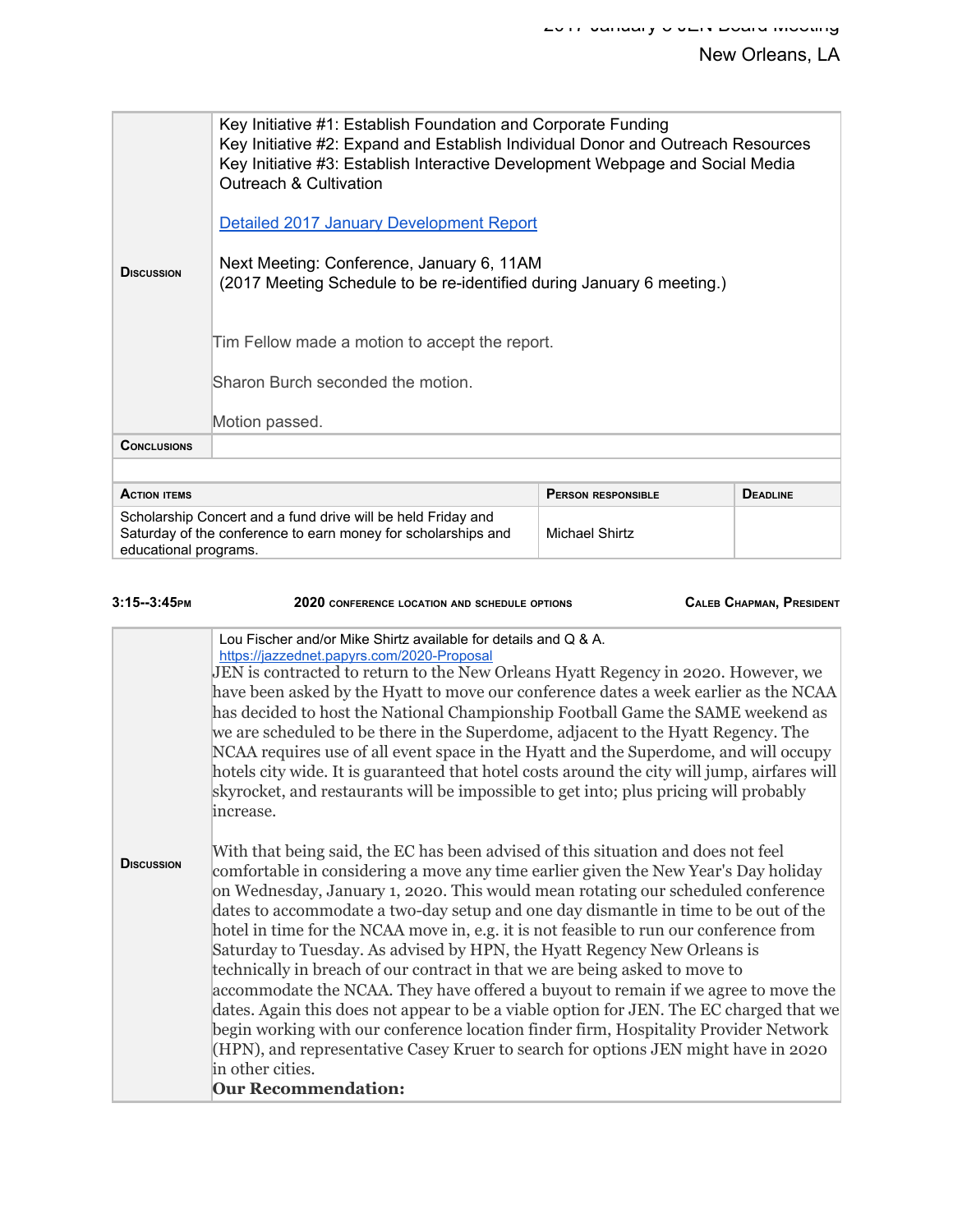|                    | We collectively recommend to the Board that we be granted approval to proceed with<br>negotiations to: (1) invalidate the 2020 Contract based on the breach by the New<br>Orleans Hyatt, and (2) begin the negotiations to lock up 2020 in Birmingham, AL.<br>JEN Birmingham 2020 Site Proposal |  |
|--------------------|-------------------------------------------------------------------------------------------------------------------------------------------------------------------------------------------------------------------------------------------------------------------------------------------------|--|
|                    | Sharon Burch made a motion to accept the report.                                                                                                                                                                                                                                                |  |
|                    | Tim Fellow seconded the motion.                                                                                                                                                                                                                                                                 |  |
|                    | Motion passed.                                                                                                                                                                                                                                                                                  |  |
| <b>CONCLUSIONS</b> | Bob Sinicrope made a motion to accept the proposal as submitted by Lou Fischer, Conference<br>Coordinator.                                                                                                                                                                                      |  |

| 3:45рм-4:00рм      | <b>CHANGE CONFERENCE COMP BADGE POLICY</b>                                                                                                                                                                                                                                                                                                                                                                                                                                                                                                         | <b>CALEB CHAPMAN, PRESIDENT</b> |
|--------------------|----------------------------------------------------------------------------------------------------------------------------------------------------------------------------------------------------------------------------------------------------------------------------------------------------------------------------------------------------------------------------------------------------------------------------------------------------------------------------------------------------------------------------------------------------|---------------------------------|
|                    | Lou Fischer and/or Mike Shirtz available for details and Q & A.<br>Currently: 2 badges per exhibitor booth included in exhibitor fee. 2 additional badges may be<br>purchased at a discounted rate of \$50 each.                                                                                                                                                                                                                                                                                                                                   |                                 |
| <b>D</b> ISCUSSION | Proposal:<br>I recommend the Board consider approving adding an incentive of additional badges equal to 1 + 1<br>badge beyond the established allotment per booth or table for every 5 year increments of continuous<br>paid exhibiting.<br>Example:                                                                                                                                                                                                                                                                                               |                                 |
|                    | $5+$ years continuous paid exhibiting = 1 extra badge $+$ 1 extra additional ex badge purchase allowed<br>beyond the established allotment per booth or table<br>10+ years continuous paid exhibiting = 2 extra badges + 2 extra additional ex badge purchases<br>allowed beyond the established allotment per booth or table<br>(Monitoring to be in Exhibitors History document by Conference Coordinator)<br>This would serve as an Incentive Perk to those exhibitors that have been with JEN the longest and<br>continue to exhibit with JEN. |                                 |
|                    | PART TWO: Change to Spouse/Domestic Partner Requirement<br>(Tabled until Tuesday)<br>I recommend the Board consider approving a change to allow a Spouse/Domestic Partner Badge be<br>changed to purchasable by any "registered" attendant. Currently it is established policy that<br>Membership is required. The fact is we do sell Spouse/Domestic Partner badges on site to registered<br>attendees that are performing/presenting that are not members of JEN.                                                                                |                                 |
|                    | Bob Breithaupt made a motion to accept the proposal.<br><b>Seconded by Bob Sinicrope.</b>                                                                                                                                                                                                                                                                                                                                                                                                                                                          |                                 |
| <b>CONCLUSIONS</b> | <b>Discussion</b><br>Questions:<br>Todd Stoll - How does this compare to other similar organizations?                                                                                                                                                                                                                                                                                                                                                                                                                                              |                                 |
|                    | Bob Breithaupt amended the motion as follows:                                                                                                                                                                                                                                                                                                                                                                                                                                                                                                      |                                 |
|                    | <b>Amended Proposal:</b> Beginning in 2018 all exhibitors will receive 4 badges per booth with the ability to<br>purchase two additional badges at \$50 each.                                                                                                                                                                                                                                                                                                                                                                                      |                                 |
|                    | In addition, add an incentive of additional badges equal to $1 + 1$ badge beyond the established<br>allotment per booth or table for every 5 year increments of continuous paid exhibiting.                                                                                                                                                                                                                                                                                                                                                        |                                 |